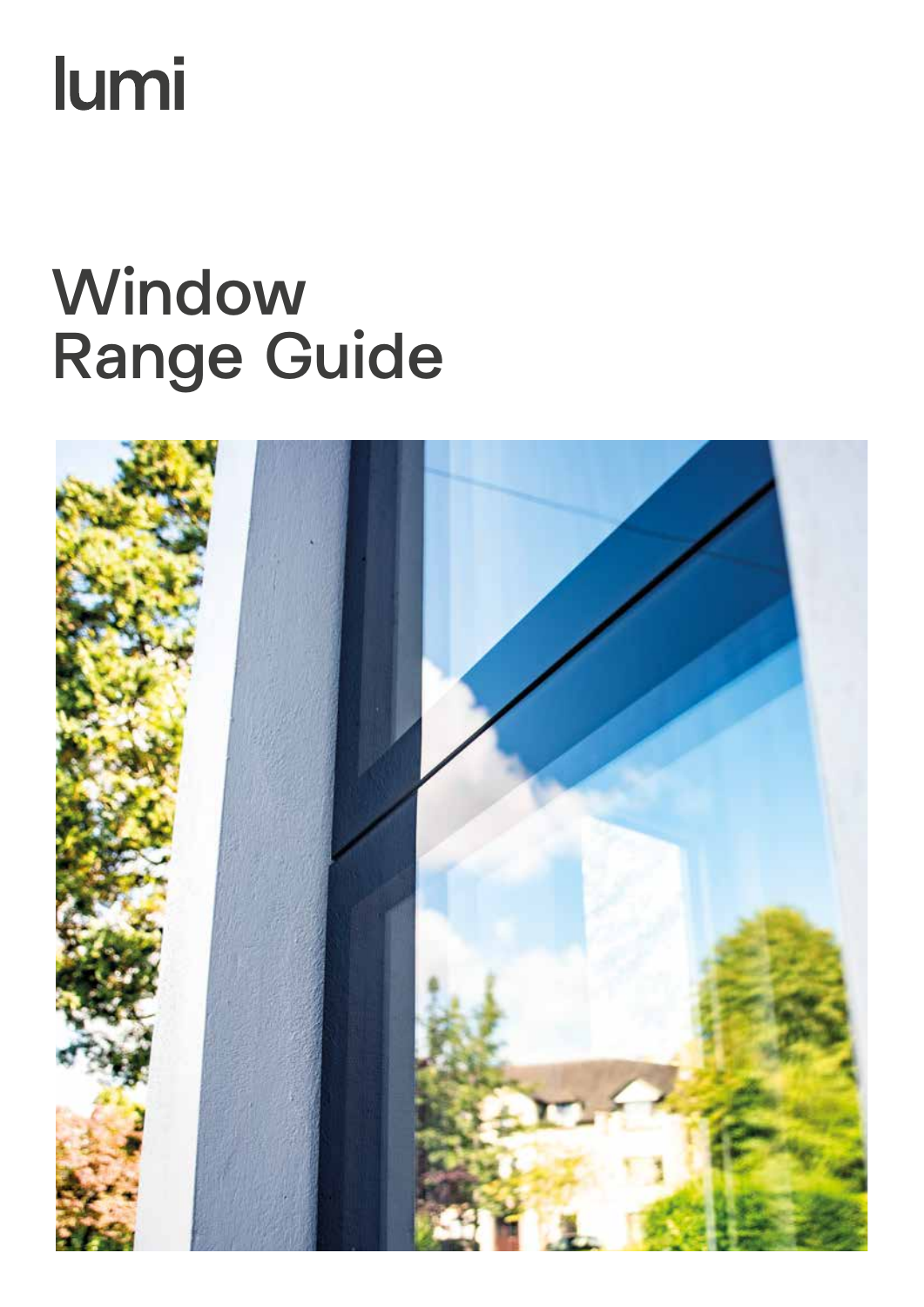### LUMI **ALUMINUM**  WINDOWS



#### **Lumi aluminium double glazed. The great all-rounder.**

Our slimmest ever design, with a fine border and generous sight lines mean it's perfect for all uses. The strength and durability of aluminium make it our most popular current model.

## aluminium

**Lumi aluminium triple glazed. The great all-rounder's perfect partner.** Slim design with the soundproofing and energy efficiency of triple glazing, this window is perfect for windows exposed to harsh elements, making it a great combination partner with the double glazed version.



### Lumi Aluminium

Available in replacement-perfect doubleglazed units and ultra-efficient triple glazed, our new aluminium range is a lighter, slimmer window that still retains its designer good looks but now makes it a perfect replacement option for the home improvement market.

### Lumi Double Glazed

Lighter and easier to handle with a fine border and generous sight lines, our double glazing range is perfect for all uses, particularly replacing traditional uPVC frames.

#### Lumi Triple Glazed

Slim design with the soundproofing and energy efficiency of triple glazing, this is the perfect solution for windows exposed to harsh elements, making it a great combination partner with the double-glazed version.



## lumi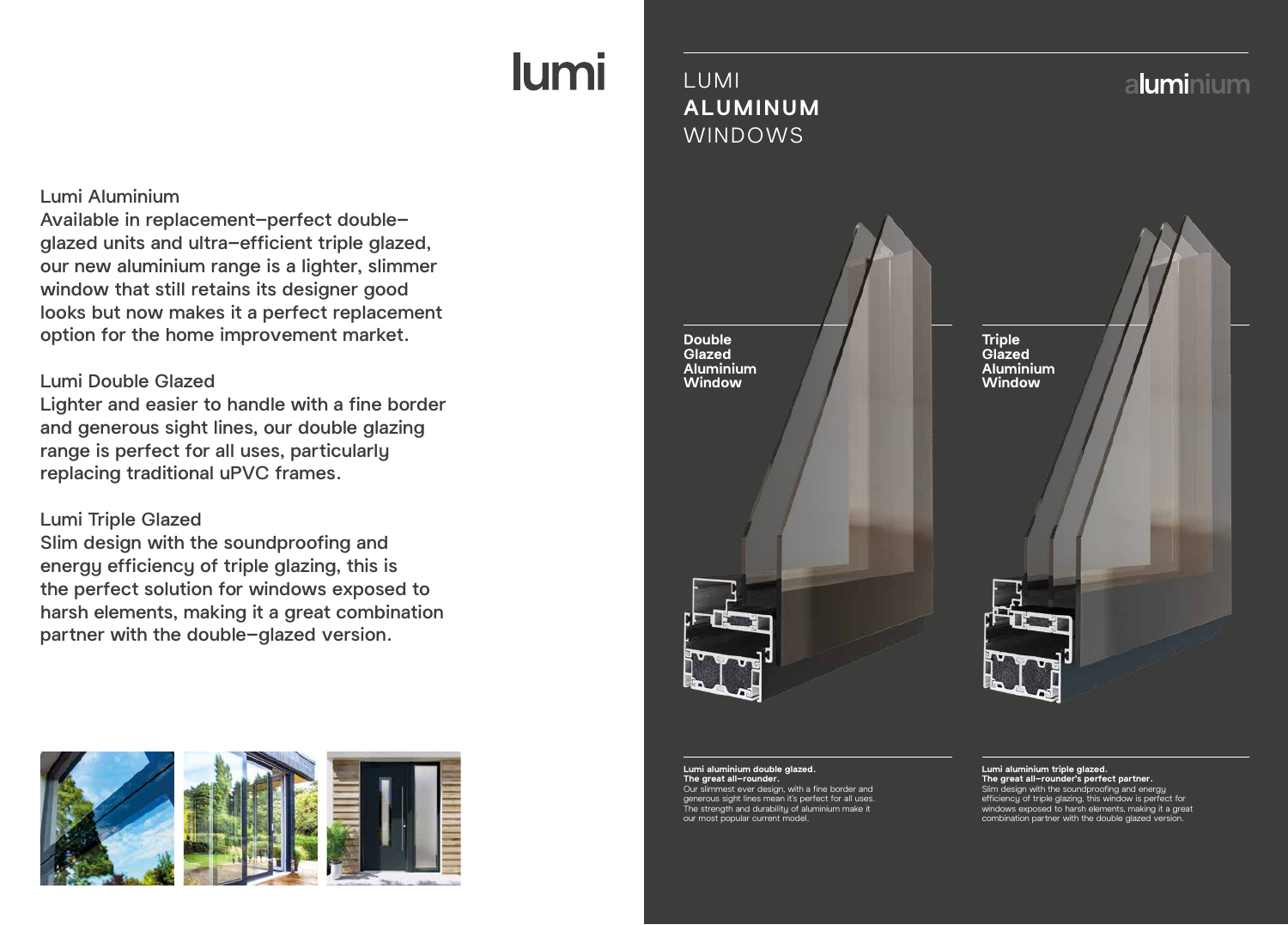**The perfect north-facing, harsh elements large window.**  Triple glazed steel reinforced slimline design, ideal for larger windows exposed to north winds and little sunshine. Perfect for new-build, extension and overexposure replacement. PVC outer, aluminium sash spanning 1m+.

## lumi

**The perfect replacement window.** Steel reinforced slimline design is ideal for brick facing walls with no cavity or reveal. Ideal for single glazed replacement, large format windows spanning 1m+.

Triple glazed thermal reinforced slimline design, ideal for bathroom and kitchen windows exposed to north winds and little sunshine. Five-chamber nylon thermal insert reduces convection, heat loss and steaming up in moist room environments. Perfect for new-build, extension and overexposure replacement. PVC outer, aluminium sash.



## **With** Fibreglass **Construction**

**The perfect north-facing, harsh elements large window.** Triple glazed steel reinforced slimline design, ideal for larger windows exposed to north winds and little sunshine. Perfect for new-build, extension and overexposure replacement. PVC outer,

aluminium sash.

#### **The perfect north-facing, harsh elements bathroom or kitchen window.**

**The perfect kitchen or bathroom replacement window.**

Thermal reinforced slimline design, ideal for smaller bathrooms, en-suites or kitchens. Five-chamber nylon thermal insert reduces convection, heat loss and steaming up in moist room environments. 1m maximum span. PVC outer, strong fibreglass inner and frame means steel insert not required.

#### **72mm With**

### **DOUBLE**  GLAZED WINDOWS

**TRIPLE**  GLAZED WINDOWS





#### **56mm**

With Steel Insert



**56mm**  With Steel Insert



**72mm With** Steel Insert

**lumi** 



**The perfect north-facing, harsh elements bathroom or kitchen window.**  Triple glazed thermal reinforced design, ideal for bathroom and kitchen windows exposed to north winds and little sunshine. Five-chamber nylon thermal insert reduces convection, heat loss and steaming up in moist room environments. Perfect for new-build, extension and overexposure replacement. PVC outer, aluminium sash.



**The perfect replacement window.** Steel reinforced design ideal for brick facing walls with a cavity or reveal. Ideal for single glazed replacement, large format windows spanning 1m+.

#### **The ultimate window.**

The ultimate in energy efficiency, strength, security and sound reducing performance. With an all fibreglass construction that's fully insulated inside and out, it's perfect for large new-builds and very large feature windows.

**The perfect kitchen or bathroom replacement window.**

Thermal reinforced design, ideal for smaller bathrooms, en-suites or kitchens. Five-chamber nylon thermal insert reduces convection, heat loss and steaming up in moist room environments. 1m maximum span. PVC outer, strong fibreglass inner and frame means steel insert not required.

Thermal Insert



**80mm**